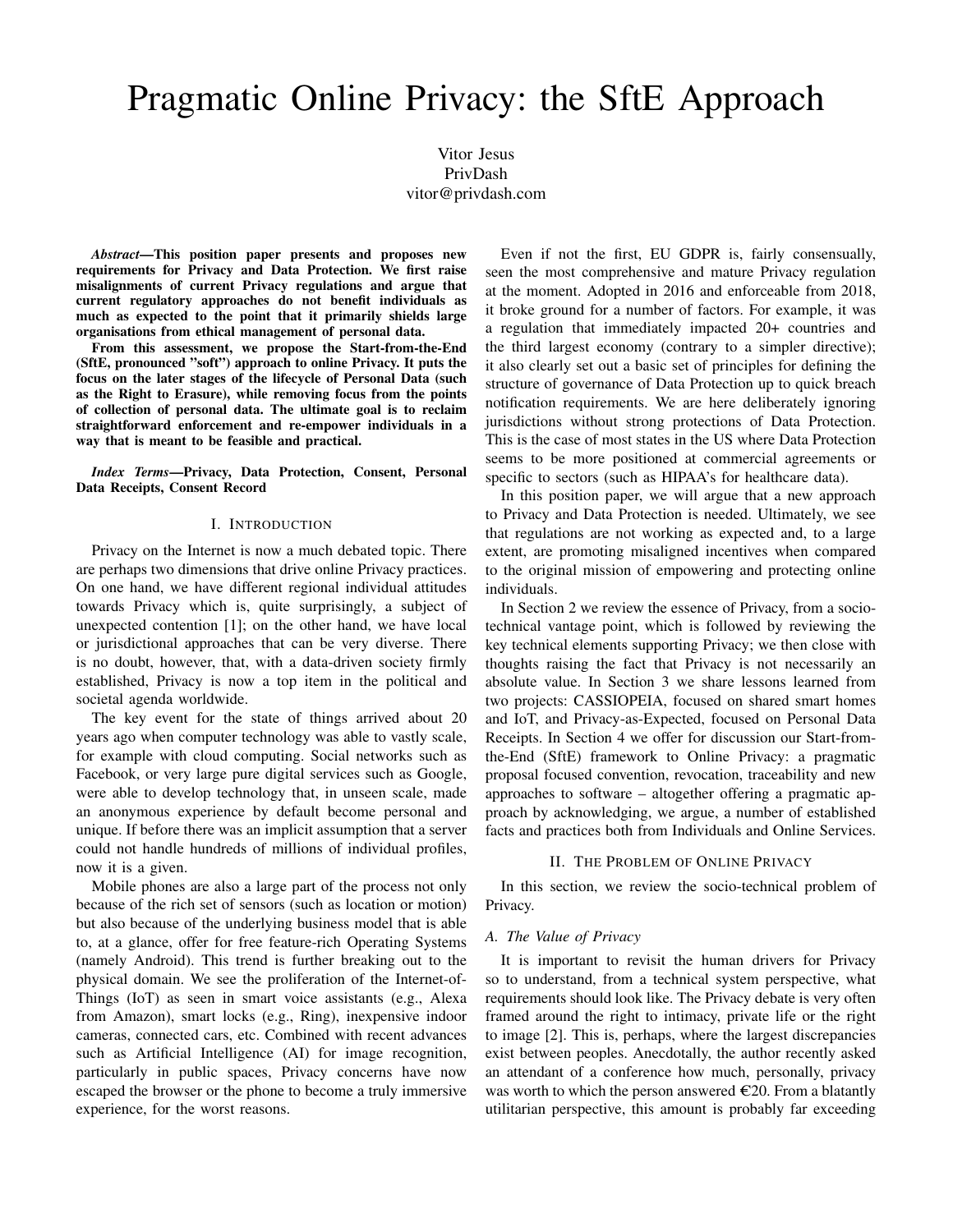what the typical internet user is willing to pay for all free services such as email, social networking, etc. Of course, this is not the general case but a final answer about whether Privacy is important or not seems to be difficult to establish – see, e.g., [1] that, despite being from 2005, clearly shows that there is a fairly conscious trade-off between Privacy and financial value. Perhaps a valid route is to explore user-tailored Privacy [3]. To a certain extent, this paper does argue for such but at a more fundamental level.

The fact is that Privacy, or rather the care with personal data, is more than a simple perception. It has practical implications with two clearly identified.

The first practical implication motivating better privacy practices is state surveillance. It should be stressed that this aspect must be framed under a cultural light. On one hand, one can argue that state surveillance offers a level of security and coordination which may be desired. On the other hand, it opens the door to abuse and raise conflict with other values, not the least with personal freedom.

Secondly, data breaches seem to be becoming more common, despite the focus on cyber security. Paradoxically, this seems to not be ideally communicated to individuals [4]. Rather gloomy, we feel that we are poised to reach a point where everybody's data will be public – name, address, national identifying numbers, etc. The danger with this is crime: from identity theft to common crime to being targets of cyber security attacks, notably those whose first vector is phishing. A data breach can have drastic implications and we argue we will see the severity increasing. For example, a breach of medical records can dramatically change the life prospects of a person. Finally, there are anecdotal reports of personal data being used to personalise, e.g., product quotations which, in itself, will lead to inequality. One should keep aware that a single, partial, data breach is as dangerous as a major one. Multiple breaches with partial, or perhaps even anonymised, personal information can be linked together to generate detailed records of someone. Above all, once the information escapes, it will stay accessible forever. It is well-known, despites decades of research, that maintaining unlinkability is a very hard problem (likely impossible) when a data set is exposed to a wide context. This particular aspect is a strong motivator of SftE.

# *B. The Technical Element and Focus on Point of Collection*

It seems that the effort in tackling Privacy and Data Protection challenges online is focused at the point of collection, an idea similar to what Murmann  $&$  Fischer-Hübner [5] call "ex ante transparency". Two lines can be identified.

The first is Privacy-Enhancing Technologies (PET) which, in itself, is a family of technologies. We here understand PETs mainly as the set of techniques that are offered by the service-provider to better meet Privacy expectations. As such, we ignore user-side techniques such as ad blockers or anonymisation network overlays. Very briefly, PETs cover [6]

- Secure and anonymity-enabled communications
- Obfuscation at source supported by the server side
- Secure computation and storage with homomorphic encryption at the forefront
- Data storage and sharing models such as Differential Privacy

Whereas PETs are a critical element in any data-oriented architecture, it still relies on the management and business models of the Data Controller making the individual a passive subject.

A second line is the attempt to limit data collection and improve default anonymisation. We encompass here automatic tracking and profiling of individuals both on the browser and mobile apps. We are here speaking of the common tracking, either by using "browser cookies" or, far more invasive, gathering data directly tied to a reliable and accurate identifier as is the case of mobile phones. To this end, new approaches are being proposed such as Apple's privacy tags or Google's FLoC [7], perhaps combined with Do-Not-Track mechanisms. It is apparent that such initiatives cannot solve as such the problem. A key problem, for example, is that they are a self-regulated exercise – akin to a code of honour – and, particularly with FlOC, it may make the problem worse [8]. In essence, users are asked to blindly trust the good intentions of the same parties whose business models rely on extracting value from Personal Data at scale and using confidential, closesource, unauditable technologies.

A third line of research that, we argue, has been underexplored, is the notion of Personal Data Receipts (PDR). The key concept is similar to shopping receipts that essentially exist to keep the service provider accountable – thus empowering the individual. On sharing of Personal Data, the individual should have proof of such in the form of a receipt. Strictly speaking of GDPR, and the requirement of demonstration of consent for Data Controllers of the legal basis, with Consent at the forefront, PDRs offer simple and straightforward means for demonstrability. On a dispute, both parties psimply have to roduce their copy of the receipt. We find this concept extremely powerful and, if designed with auditability properties and as an actionable digital artefact [9], it can dramatically re-empower the user. To note that a receipt can be made anonymous, similar to a shopping receipt, but, yet, is sufficient means to allow exercising of rights – notably the Right to Erasure when the legal basis turns weak as (we argue) is the case for all personal data given sufficient time.

# *C. Online Harms, Business models – but Privacy*

The problem of online privacy is further made complicated, often unnecessarily, by conflating different types of problems. Online harms, and often security and law enforcement, are common reasons to remove some priority from Privacy as a societal goal. The UK has recently planned for all adult content providers to require proof of age which, not unexpectedly, seems to be difficult to implement and even less to enforce. Also in the UK, there is an ongoing campaign about sharing medical records with third-parties on a opt-out basis for, e.g., research purposes. Whereas the objectives can be of praise, and the medical records are anonymised (yet necessarily with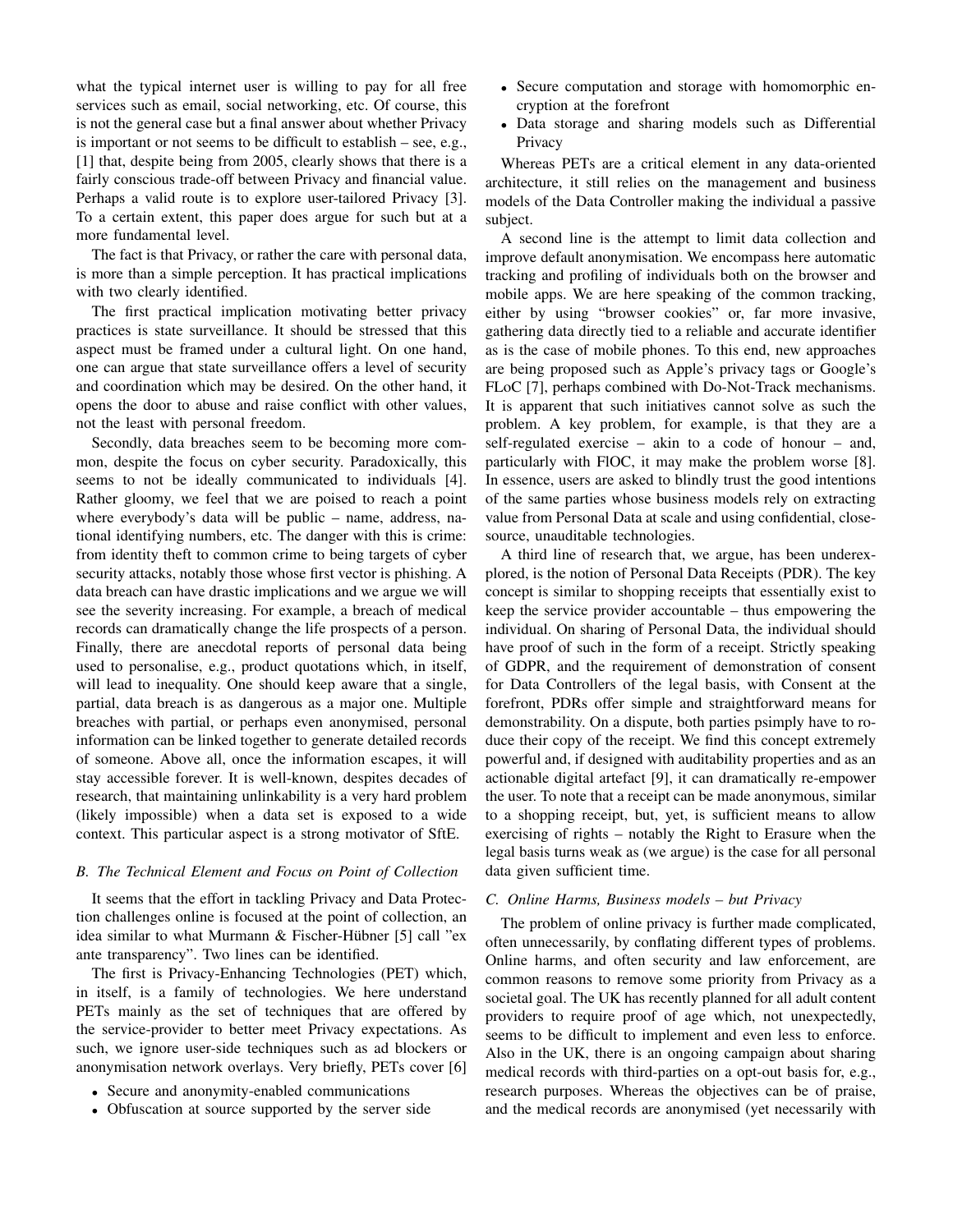weak assurances, by nature of anonymisation), this initiative has been poorly communicated.

On the other hand, but that justifies privacy as a trade-off rather than an absolute value, there is the commonly known idea that, if a product is free, the user is the product. We have nowadays available high-quality services for free: email, social networking, free multimedia repositories, instant messaging and communication, etc. These services, within a certain context, can even be seen as essential in the current days. The cost is, of course, privacy, commonly in the form of tracking and targetting. Major businesses were created with the datadriven economy, offering appealing products, but that are still businesses needing revenue. As discussed, when confronted with the two radical views, many (most?) individuals would not be willing to pay for, e.g., email, just to protect their privacy. As such, privacy must, naturally, take into account this delicate balance. To a sense, we speculate that, unless the Web is technically redesigned, it will never be possible to stop substancial tracking with technical tools. As much as we regret this situation, entirely due to how the Internet and the Web was designed, we argue that this fact needs to be accepted to some degree. The only way to stop tracking (up to surveillance in many cases) seems to rely on codes of honour (such as the "Do-Not-Track") whose effect, quite blatantly, is close to nothing. We argue privacy assurances must come from a different approach that can not rely on codes of honour or agility of regulators.

## *D. Regulations: Sounds Good, Doesn't Work*

GDPR changed the game and brought great order and incomparable protection to Individuals. It is a key source of practice in different jurisdictions such as California/US, Brazil or Thailand. Designed in the early 2010s, and 3 years after being applicable, we now see its limitations.

One of its key problems is lack of enforcement. Whereas there are already a number of (large) fines imposed, they are too few when compared to expectations. To a large extent, it protects more Data Controllers than Individuals who either exercise their legal power and/or overload the user with information, or by finding loopholes. Even if not directly from GDPR, the so-called "cookie law" has significantly reduced the fantastic improvements in Web usability, during the 2010s, with the proliferation of consent banners. These are, arguably, not compliant with the law [10] but, nevertheless, there is no other known alternatives when balancing the (poor) means for online Consenting and keeping data collection needed for businesses to keep operating.

A further problem, particularly problematic, is third-parties. The common chain of value of personal data is that the Data Controller will not consume that data internally but, rather, will re-sell to (few and large) third-parties [11]. It is said that, anecdotally, such personal data hubs hold fine-grained details on hundreds of millions of people by aggregating personal data and context from many different sources. Since very quickly an individual lose track of who owns what data, this is virtually unaccountable, will live forever, and easily falls out of the range of any regulation.

Regulations also seem, in an unfortunate misalignment of incentives, to promote dark patterns – manipulating the user interface in way to direct their actions. Considering the high effort to conduct this type of investigations, there should be little hope that dark patterns will ever be made accountable. Business will always be one step ahead.

Finally, from a simplistic, yet practical perspective, one can see two broad groups of online services: ones for which personal data is a core component of the business, and another group for which personal data is unwanted liability. It is paradoxical that it is these small/medium businesses that incur most of the costs of aligning their operations with Data Protection and, indirectly but necessarily, cyber security. Whereas the indirect push for cybersecruity is a much welcome result, small businesses are nevertheless presented, essentially, with the same requirements as large organisations.

## III. START-FROM-THE-END APPROACH

We argue that online privacy needs, broadly speaking, a realignment of incentives and methodologies. In this section, we lay out a proposal to revisit regulations concerning Personal Data.

The key goal is, on one hand, to be pragmatic and learn lessons. For example, it is well known that it is virtually impossible for all individuals to read all privacy notices and make truly informed decisions. On the other hand, we aim at revisiting the lifecycle of personal data and move the focus from the data collection point to the point of use and storage. This motivates the name SftE: Start-from-the-End. We propose to replace the effort of informed sharing with lean accountability for Data Controllers. We hope to see a better trusted ecosystem and a friendlier internet.

The key rules, to be detailed next, are

- Convention
- Revocation
- Traceability
- Middleware

#### *A. Convention*

We advocate simplification and accept the fact that users do not exercise, in general, informed consent. This should not substancially limit ownership of the personal data over time. Furthermore, even if users did read and scrutinise all the material made available before engaging with an online service, we argue it would change very little. Overall, the internet follows an unacknowledged model of Take-it-or-leaveit [12] in that, despite the abundance of services, there are little alternatives. Privacy, in general, is not a strong enough driver in the face of material needs or social pressure.

We propose we evolve to a model of convention and reasonable expectation. Whereas the details are difficult to pin down, we see a possibility that, when it comes to personal data, few doubts will exist when the rule is reasonable expectations connected to the service itself. For example, while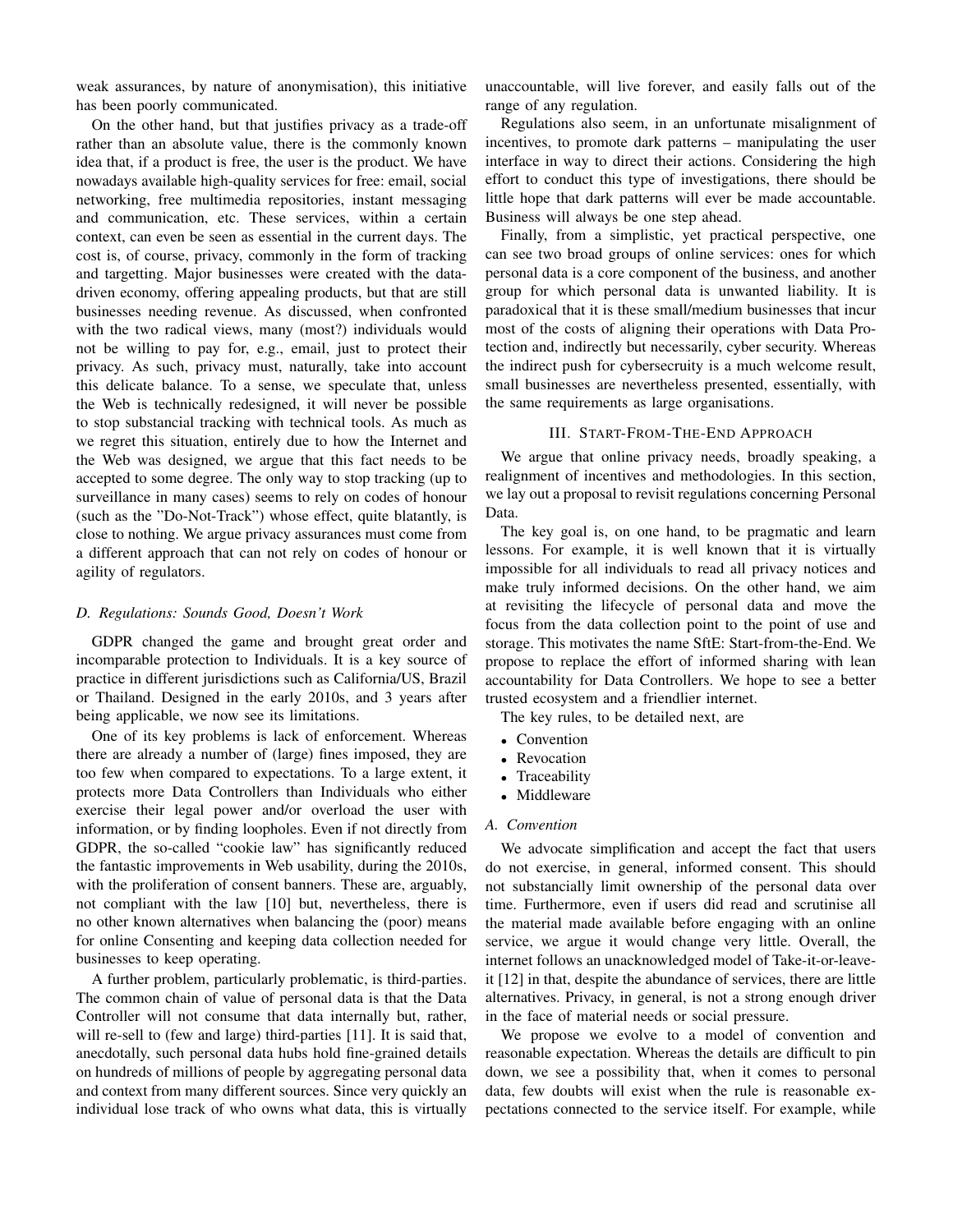using a mobile app, one could expect the simple purposes of local/immediate advertising or for creating a social network.

To note that convention should be generalised to all angles of Data protection and Privacy. For example, Privacy Notices should follow community-practices (e.g., layered notices) instead of custom, legal-oriented, texts.

#### *B. Revocation*

Especially when the legal basis is Consent, individuals usually have the right to request revocation. This is closely aligned with the Right to Erasure, and akin to the right to be Forgotten. However, as observed by the author, it seems to be a difficult exercise in most cases – and when there is even a possibility that is not a direct contact form. Revocation, or requests for erasure, should be a cornerstone of Privacy.

One should note that this rule is much better enforceable, auditable and verifiable than today's regulations – even by automatic means. For example, whereas it is virtually impossible to automate the auditing of compliance practices, it is much simpler to detect whether personal data has been kept. In other words, detecting unlawful, and at scale, data retention should be a much more approachable problem than auditing internal compliance practices. As an indication supporting this rather optimistic statement, we note that, currently, the key source of fines come from (necessarily unintended) data breaches. Combined with the above, Convention, a set of computer interfaces could be made widely available and operated by different communities of engaged privacy advocates.

Furthermore, automatic deletion and short periods of data retentions should be imposed. The ideal retention period is an open question but there are informal suggestions that building profiles over months or years, for the purposes of advertising, has little more effect than targeting the individual based on the local and current context (such as the web page they are). We argue that the retention period should be short – perhaps days. Data Controllers should have to demonstrate the need for more. This period should also reflect a trade-off between user acceptance and business utility.

A far more difficult problem for revocation is (pseudo) anonymisation. If data is shared multiple times, pseudoanonymised but likely re-identifiable, requesting erasure may not be formally possible. This is the worst combination of problems: the individual cannto prove ownership but profile data still is able to identify the person with high accuracy. Requests for Erasure require, quite rightly, identification and proof of ownership of data in order to prevent abuse and malicious activity. In this sense, users do need to be uniquely identified (not necessarily with a physical identity) and attached to means to prove identification. One could imagine an anonymous identifier so data can be indexed, timestamped and later referred to. This identifier should change very rapidly and kept in the records of the original Data Controller. Whereas this approach is currently implemented, in some form, a far better alternative is to use Personal Data Receipts (PDR, next subsection) that can act as a bearer token - something the user "holds".

## *C. Traceability*

A key missing component of today's personal data is lack of user-side traceability. It is virtually impossible, today, to track personal data, particularly when it is re-sold or re-shared. We advocate Personal Data Receipts (PDR) to this effect. Upon any kind of exchange of personal data, a receipt should be generated capturing the object and context of the personal data transaction.

If well designed [9], PDRs can be made simple, noninvasive and with low overhead. Simple tools can be used to store and manage the receipts and, by combining all the information, allow the user to finely trace and observe how their personal information is used and by who. A PDR is able to capture all the relevant state of the transaction, and can be made fully anonymous. Similarly to a shopping receipt, when one returns an item no need for identification is needed as long as the receipt is produced. In technical terms, a PDR is a bearer token, or proof of possession – similar to cash, it can be made fully anonymous. To illustrate, Figure 1 sketches a browser add-on that generates PDRs automatically (adapted from [13]).



Figure 1: Automatic generation of Personal Data Receipts using a browser extension.

# *D. Middleware*

The final component concerns the need to re-think software applications to keep personal data in mind. Software is still driven by functionality and privacy becomes a non-standard after-thought. Simply asking users to make better informed decisions before using software is of little effect. We argue the problem is not quite of information *a priori* but rather of choice. More information, in the form of generic tags or labels, will not restore control to users but continue to suffer the same fate of Take-it-or-leave-it.

We advocate that software applications must have explicit, embedded by external means, non-custom, auditable, information about Privacy. Consider the simplest example: a web page. There is no known information, embedded in the code of the page that reveals who the service provider is. Instead, metadata about Privacy is combined with, and diluted by, the content and function of the website. Furthermore, because this